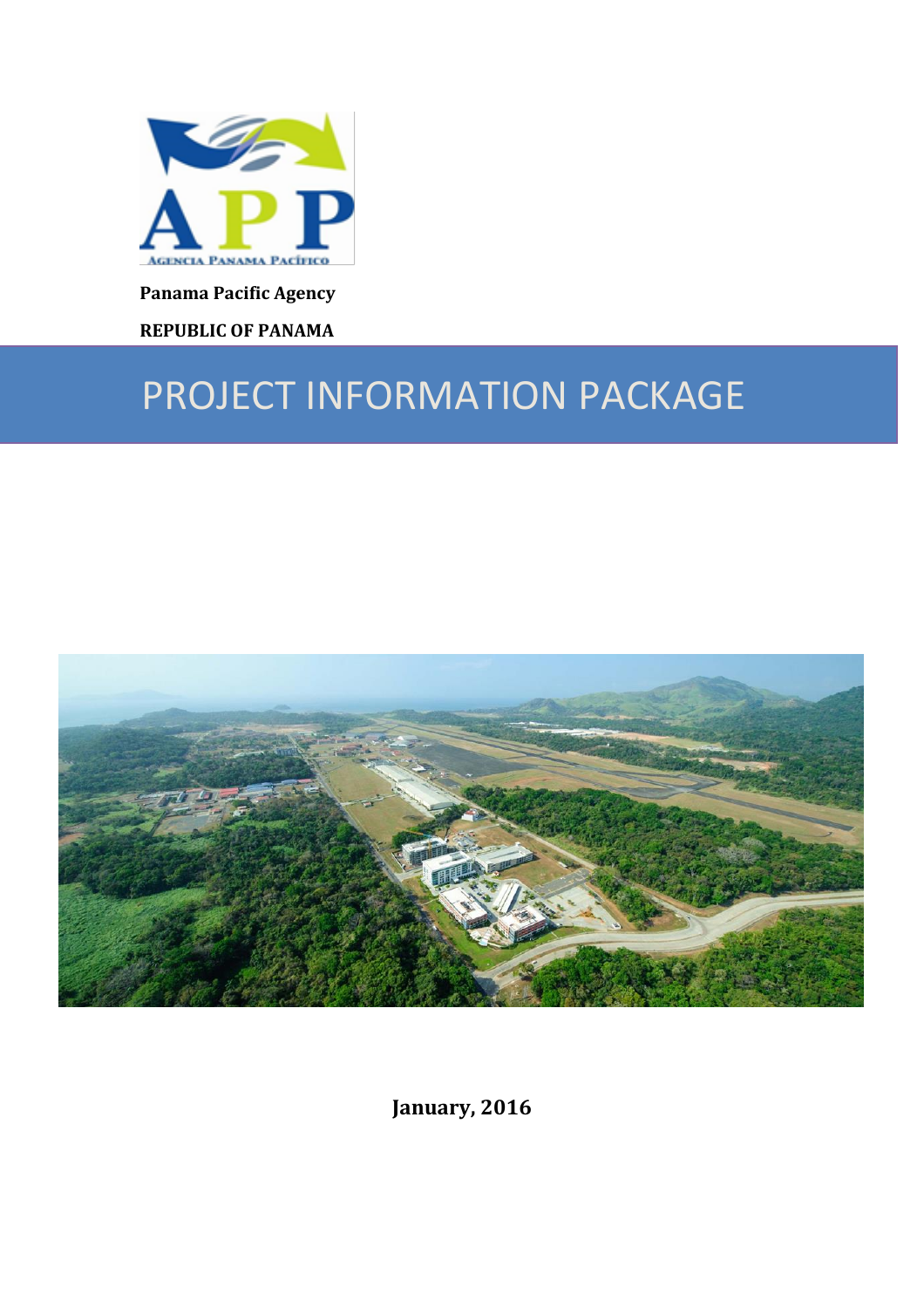The projects listed below refer to projects with a total estimated investment scheduled in the five-year investment plan that is expected to be developed for implementation periods 2016 and 2017.

All these projects are emblematic for the current administration of President Juan Carlos Varela, due to its high social impact for the country, helping to improve the quality of life of thousands of Panamanians and to the economic development in different areas of the country.

| <b>Coming Biddings</b>      | 2016             | 2017             |
|-----------------------------|------------------|------------------|
| <b>IMPROVING AND</b>        |                  |                  |
| <b>EXTENSION OF VIA</b>     |                  |                  |
| <b>BRUJAS AND BLVD.</b>     |                  |                  |
| ANDREWS (PANAMA             |                  |                  |
| <b>PACIFIC</b>              |                  |                  |
| AVE.)REHABILITATION         |                  |                  |
| <b>AND EXTENSION OF</b>     |                  |                  |
| <b>BRUJAS AVENUE AND</b>    |                  |                  |
| <b>ANDREWS BLVD.</b>        |                  |                  |
| (PANAMA PACIFIC             |                  |                  |
| AVENUE)                     | B/. 5,118,075.00 | B/. 9,392,000.00 |
| <b>CONSTRUCTION OF</b>      |                  |                  |
| <b>FIRST PHASE OF THE</b>   |                  |                  |
| <b>NEW WASTEWATER</b>       |                  |                  |
| <b>TREATMENT PLANT</b>      |                  |                  |
| AND REHABILITATION          |                  |                  |
| OF PUMPING STATIONS         | B/. 1,800,000.00 | B/.5,100,000.00  |
| <b>CONSTRUCTION OF THE</b>  |                  |                  |
| <b>MAIN LINE OF DRIVING</b> |                  |                  |
| AND DRINKING WATER          |                  |                  |
| <b>AND STORAGE TANK</b>     |                  |                  |
| <b>FOR THE TOWN CENTER</b>  |                  |                  |
| OF THE AREA                 | B/. 3,435,402.00 | B/. 3,435,402.00 |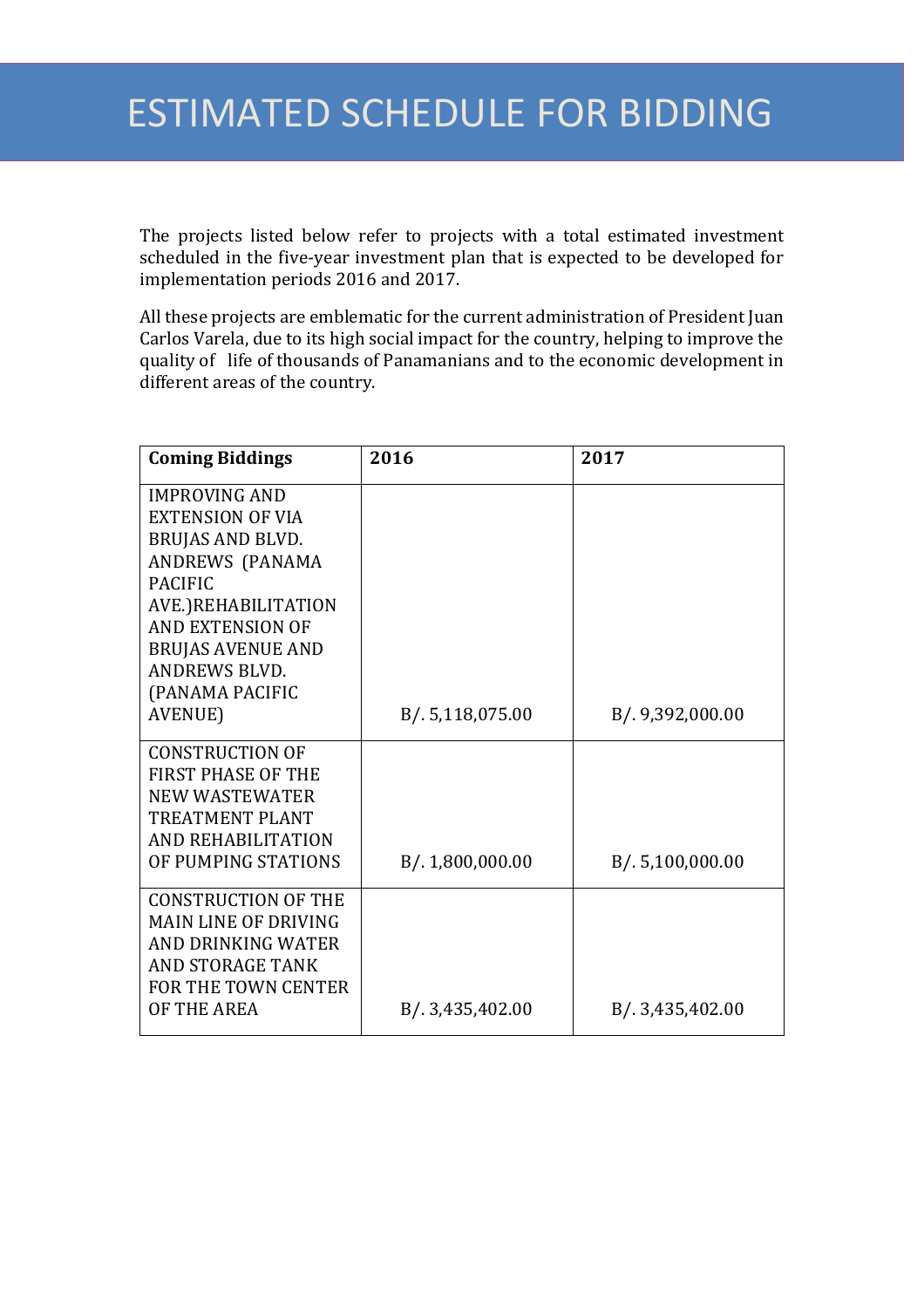

# **REHABILITATION AND EXTENSION OF THE BRUJAS AVENUE AND ANDREWS BLVD. (PANAMA PACIFIC AVENUE)**

### **PROJECT TYPE**

ROAD

### **PROJECT COST**

B/. 25, 545,000.00 (First 4 Stages)

### **PROJECT STRUCTURE**

- 1st stage bidding on 2016.
- 2nd stage bidding on 2017.

# **Project Summary**

It involves the rehabilitation and expansion to four lanes of about 5 km from the Brujas Avenue and Andrews Boulevard, to provide a high capacity access to the Panama Pacifico Area due to the traffic increase projected by the Master Development Plan because of all the housing and commercial projects in the area, connecting it with Pan-American Highway, between Panama-Arraijan at the North, and Veracruz route to the South. The project consists of 4 stages to be developed in the next four years, starting in 2016. After, there will be a 5th stage where it will be extended to six lanes from the entrance of the Pan-American Highway to the entrance of the Andrews Boulevard.

# **Scheduled Dates: month, year**

Projected Bidding Date: June, 2016 (1st Stage).

Projected Work Starting Date: October, 2016 (1st Stage).

Projected Work Finish Date: August, 2017 (1st Stage).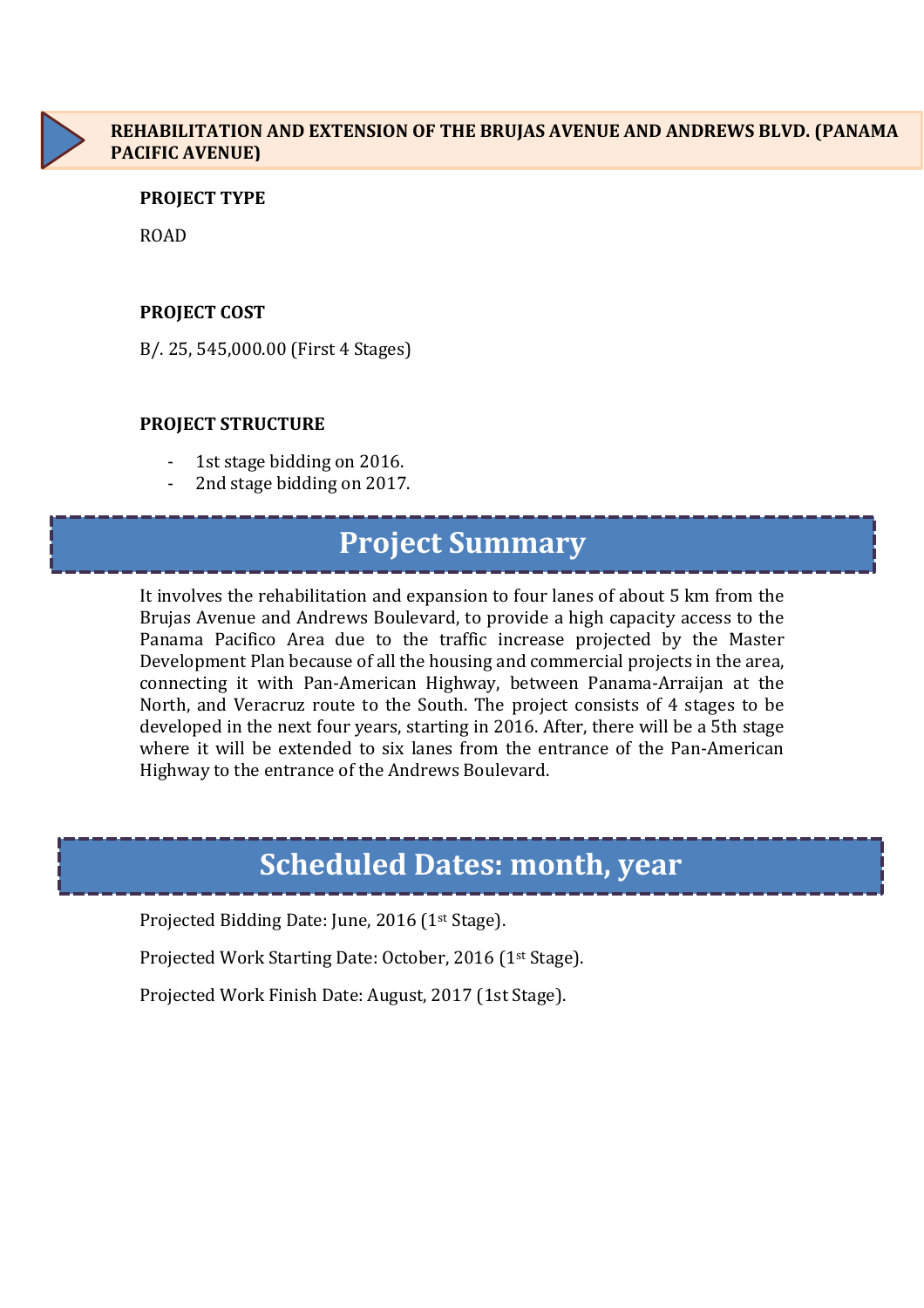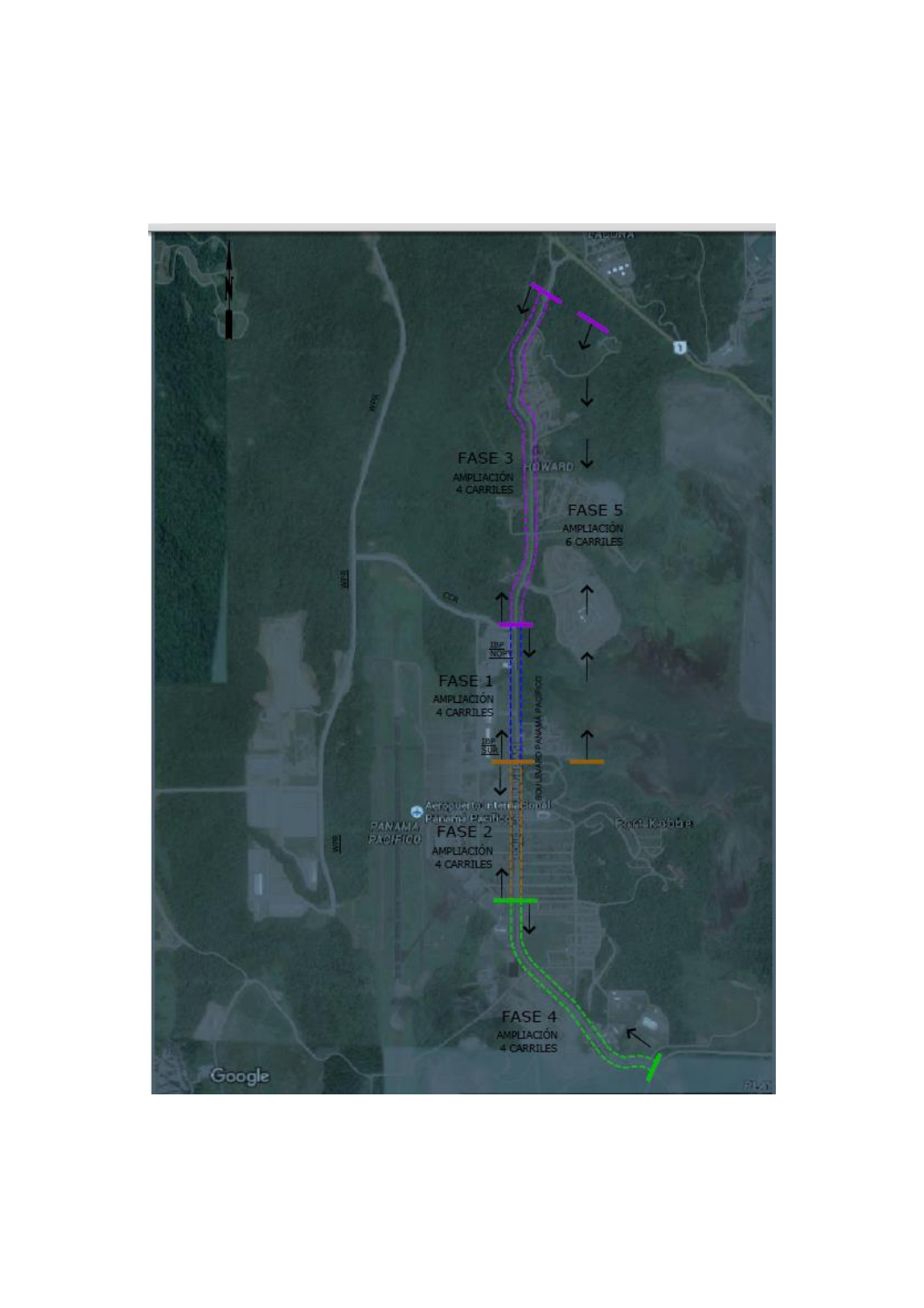

### **PROJECT TYPE**

WASTEWATER TREATMENT PLANT

# **PROJECT COST**

B/. 22, 854,536.00

# **PROJECT STUCTURE**

Construction Bidding.

# **Project Summary**

Construction of the first phase of expansion of the Wastewater Treatment Plant for the management of wastewater from the Panama Pacific Area. It includes the suitability of the site, civil works, improvement to existing pumping stations, equipment and piping. This will timely meet the estimated demands of the proposed development of the Master Development Plan. The capacity of the existing wastewater treatment plant of Panama Pacifico Special Economic Area is 1.5 MOG; by building a new treatment plant of the "Intermittent SBR reactors" type and improving the existing pumping stations; it is expected to attend on time the estimated and designed demand according to the Master Development Plan, expanding its capacity to about 5 MDG management.

# **Scheduled Dates:**

Projected Bidding Date: March, 2017.

Projected Work Starting Date: July, 2017.

Projected Work Finish Date: January, 2019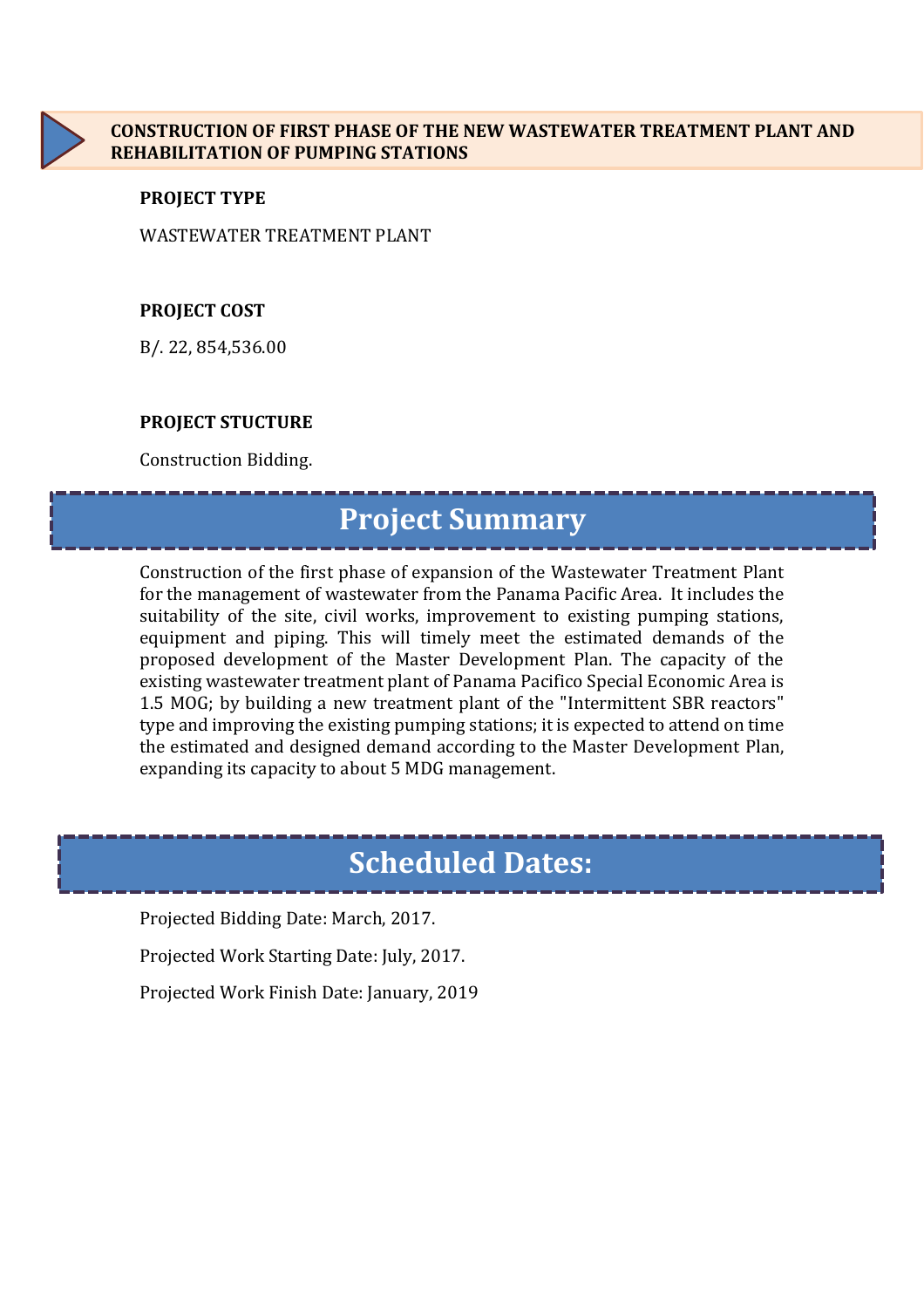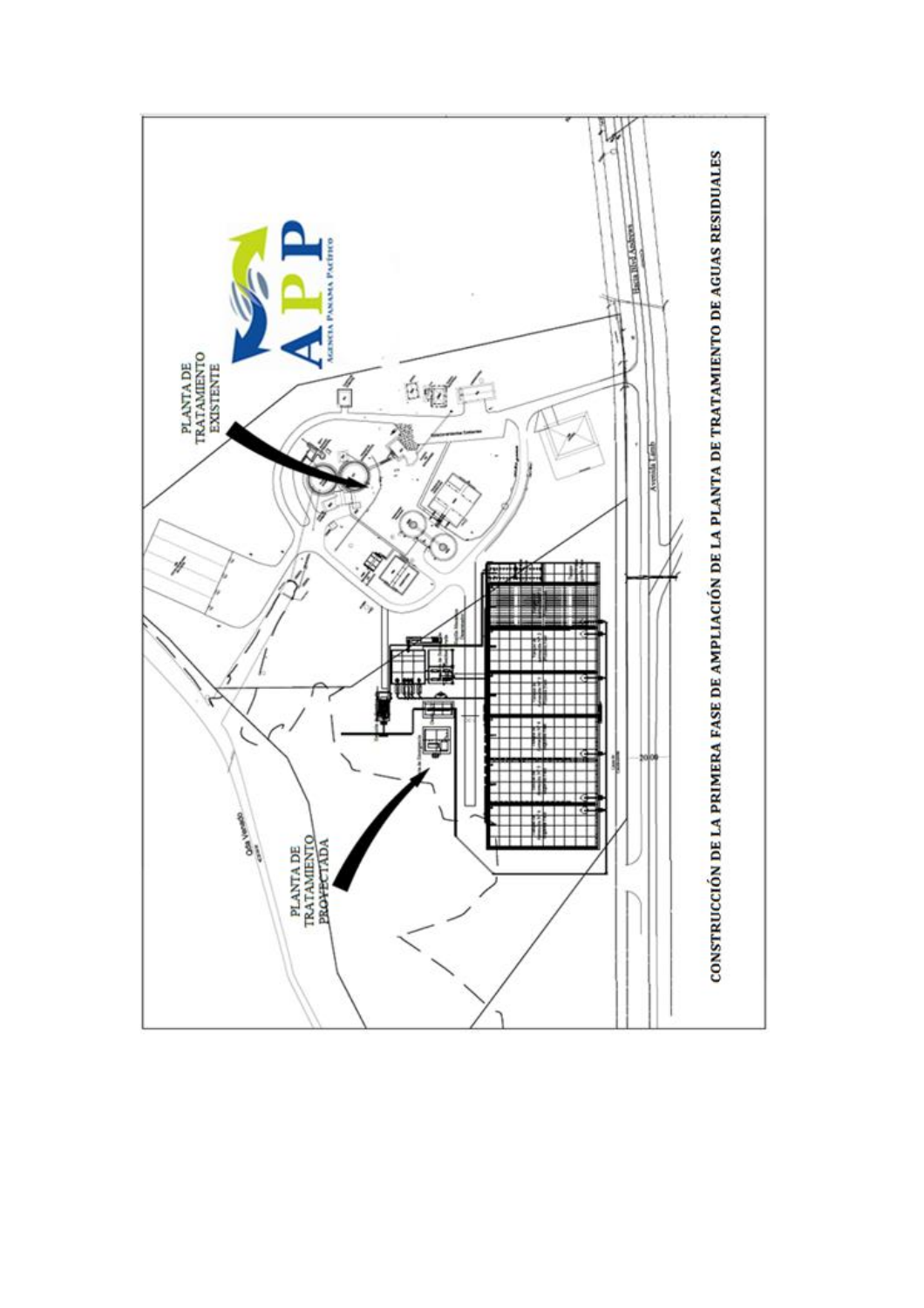### **PROJECT TYPE**

DRINKING WATER SUPPLY.

### **PROJECT COST**

B/. 20, 894,879.00

### **PROJECT STRUCTURE**

Construction Bidding.

# **Project Summary**

Expansion of the Drinking water System for the Panama Pacific area, in order to timely attend the estimated demand of the Master Development Plan. The current system has a water demand of approximately 2.8 MOG per day. It is estimated that at completion of the project the demand will increase as the development of the Area grows. As well it has to provide an alternative to guarantee the water supply to the area of Veracruz, the coast of Palo Seco, Playa Bonita Resort and Farfan Residential, which are connected to the system crossing through the Special Economic Area. Therefore, it is necessary to ensure thecontinuous supply and the quality of water required for the development of the Panama Pacific Area.

# **Scheduled Dates:**

Projected Bidding Date: March, 2016.

Projected Work Starting Date: June, 2016.

Projected Work Finish Date: June, 2018